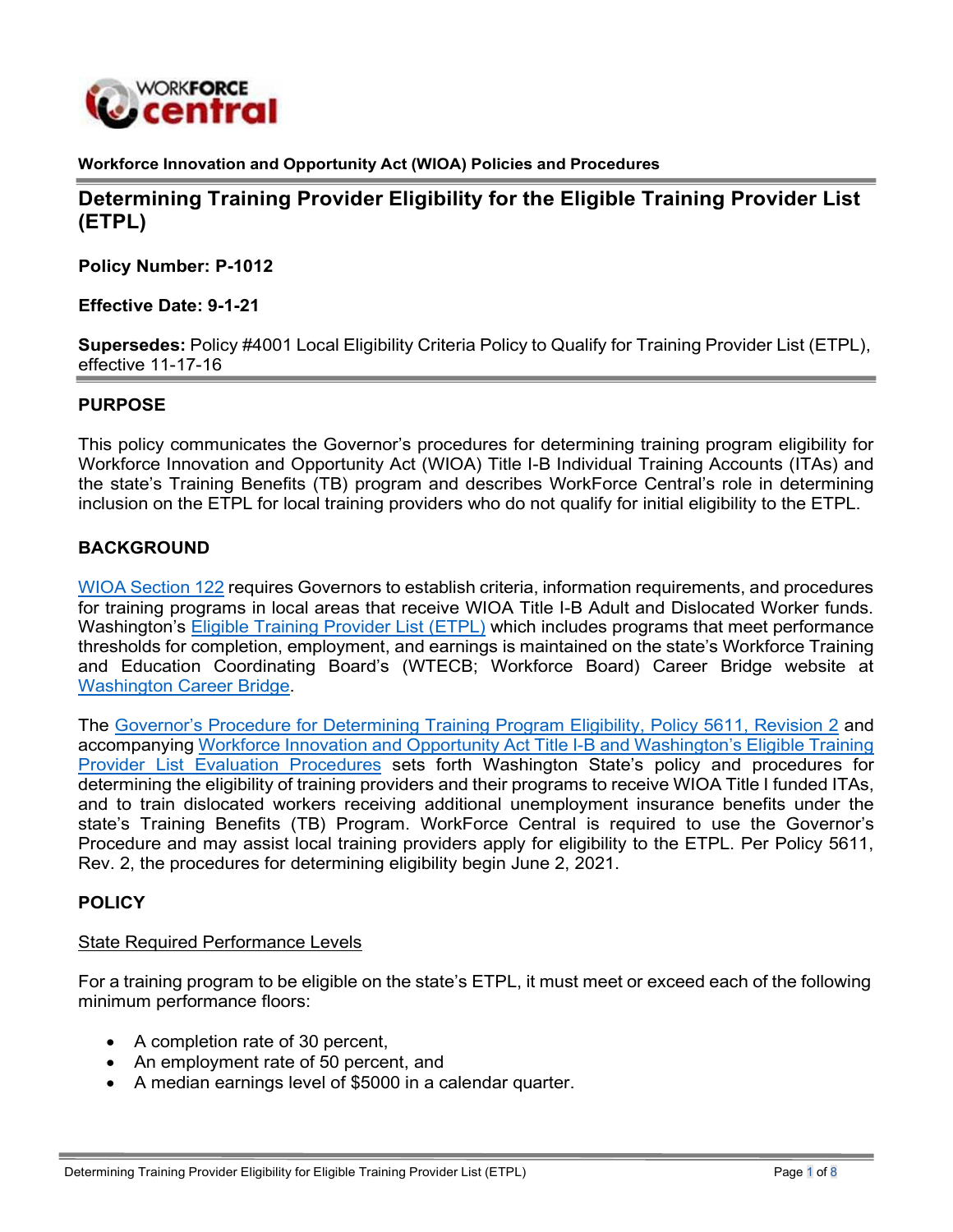Programs that fail to meet the eligibility requirements for quarterly earnings may still qualify by meeting the minimum hourly wage of \$13.70 per hour.

Programs that meet or exceed each of the minimum performance thresholds are eligible for inclusion on the ETPL. If a program fails to meet the minimum performance floor on any measure, then the program's performance on each measure shall be adjusted by a mathematical regression model. That model takes into account the demographic characteristics of the program participants and one or more economic characteristics of the county or counties in which the program participants reside. If, after applying the adjustment models, a program meets or exceeds each of the minimum performance floors then the program shall be determined to have satisfied the state-required performance levels.

## Methodology of Performance Measures

Three (3) measures are used to determine whether a program is eligible to be listed on the state's ETPL and able to receive funds under WIOA and the state's Training Benefits Program.

These three performance measures are based on administrative records submitted to the Workforce Board and matched with other administrative records as appropriate. Additional supplemental data is accepted under certain conditions set forth in Workforce Innovation and [Opportunity](https://www.wtb.wa.gov/wp-content/uploads/2021/06/2021-ETP-State-Policy-final-060221.pdf) Act Title I-B and Washington's Eligible Training [Provider List Evaluation Procedures](https://www.wtb.wa.gov/wp-content/uploads/2021/06/2021-ETP-State-Policy-final-060221.pdf)

Training providers must submit the necessary data elements to the Workforce Board to calculate a program's performance—to see whether a sufficient number of students completed a program, if they got a job, and how much they earned. Training providers are required to submit student-level records each year to enable Workforce Board staff to match data with wage records and independently evaluate program performance.

Workforce Board research staff evaluate the performance of education programs by assessing all student records—including those participating in WIOA Title I Adult and Dislocated worker programs through WorkSource. WIOA Title I participants are just a small portion of an education program's enrollment. To accurately assess employment and earnings outcomes, programs must provide all student records.

See Workforce Innovation and Opportunity Act Title I-B and [Washington's](https://www.wtb.wa.gov/wp-content/uploads/2021/06/2021-ETP-State-Policy-final-060221.pdf) Eligible Training Provider List [Evaluation Procedures](https://www.wtb.wa.gov/wp-content/uploads/2021/06/2021-ETP-State-Policy-final-060221.pdf) for:

- Complete list of performance measure definitions,
- Performance calculation rates.
- Program categories, and
- Supplemental data options.

## Procedures for Approving ETPL Program Eligibility

A training provider who wishes to have one or more training programs evaluated for inclusion on the state ETPL must submit an application to the Workforce Board online at [www.careerbridge.wa.gov](http://www.careerbridge.wa.gov/) or on the WTECB's website at [https://www.wtb.wa.gov/.](https://www.wtb.wa.gov/) Full application instructions are also available on the Career Bridge website.

### Excluded Types of Training

Programs must be focused on occupational skill training to be eligible for inclusion on the state's ETPL. Programs are not allowed on the list if they are:

• Avocational training (for fun, recreation, or non-job-related).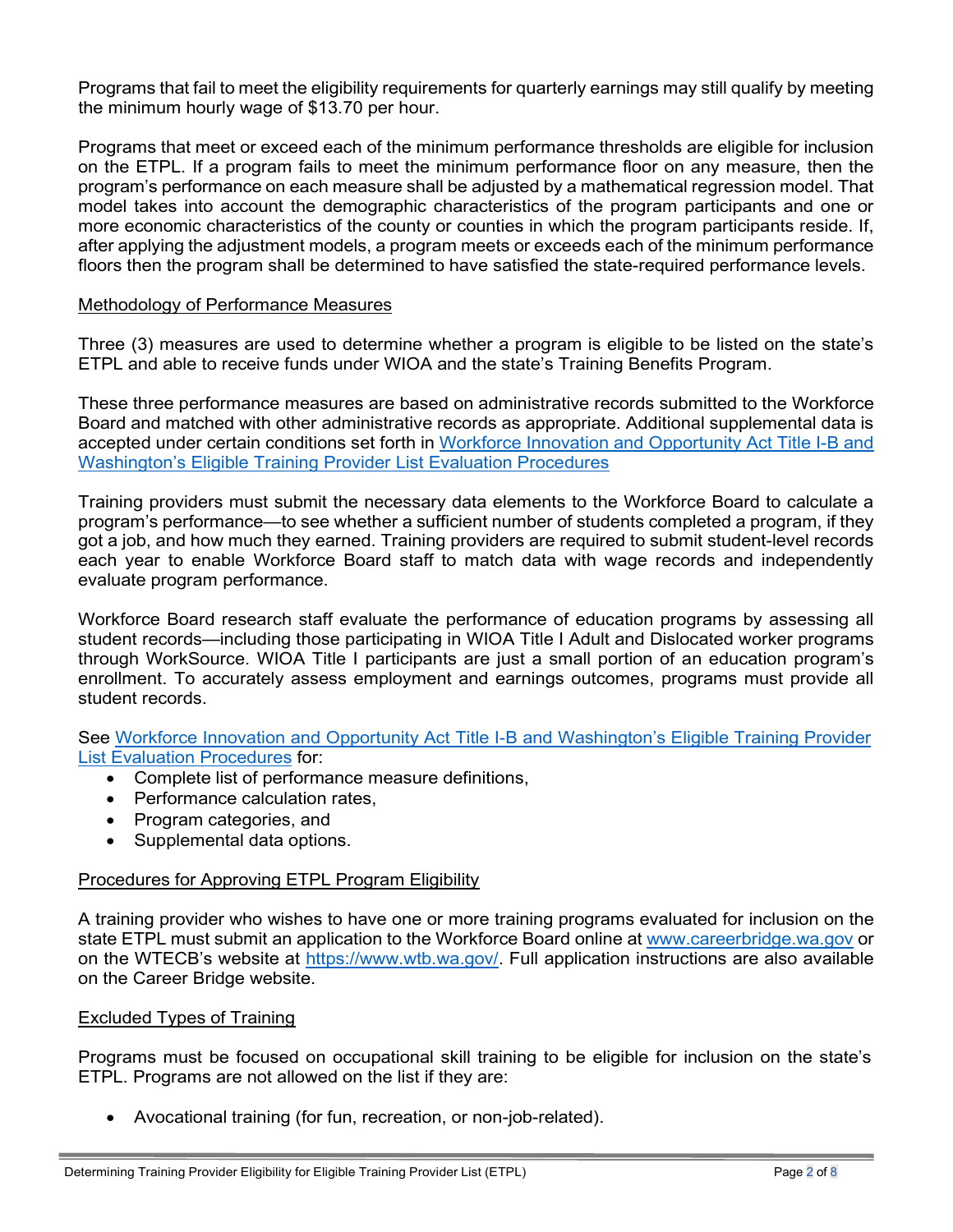- <span id="page-2-0"></span>• On-the-job training.
- Incumbent worker training: programs that exclusively train those who are already employed on behalf of their employers.
- Internships or mentorships with no classroom or online training component.
- Online training administered by a school located outside of Washington, unless listed on another state's ETPL.
- Subscription or membership fee-based self-paced training.
- Training that consists solely of a purchased CD or downloaded program for a fee and is selfpaced.
- Intensive or short-term pre-vocational training that doesn't lead directly to a specific occupation.
- Preparation for exams.
- Less than 8 hours.
- Not licensed or regulated by a state agency, except when approved by a local Workforce Development Council, explained under "Training provider types" (See next section).
- Does not train students for an in-demand occupation.

## <span id="page-2-1"></span>Training Provider Types

Types of schools with programs that can immediately be considered potentially eligible for Washington's ETPL:

- Public community or technical college.
- Public four-year college or university.
- Registered Apprenticeship program.
- Private vocational school licensed by the Workforce Board, or by the Department of Licensing, or approved by the Washington Student Achievement Council, or approved by the Federal Aviation Administration.
- Education institutions eligible to receive federal funds under Title IV of the Higher Education Act of 1965.

If a school does not fall into any of the training provider categories listed above, eligibility must be determined by the Workforce Development Council (WDC) in the area where the school is located. See [Wo](#page-5-0)rkForce Central's Procedures for [Determining](#page-5-1) Training Provider ETPL Eligibility, below.

The Workforce Board will notify WorkForce Central when the Board has received an online application from a school located in Pierce County who falls in this "other" category. In these special cases, it is the responsibility of WorkForce Central to conduct a general review of the training provider's qualifications and notify the Workforce Board of its conclusions. Examples of elements that WorkForce Central may consider in its review include:

- The financial stability of the training provider,
- Quality of instruction and administrators,
- Quality of the facilities and training equipment,
- Curriculum,
- Cost,
- Rate of participant certification for a trade,
- Job placement rates and wages,
- Completion rates.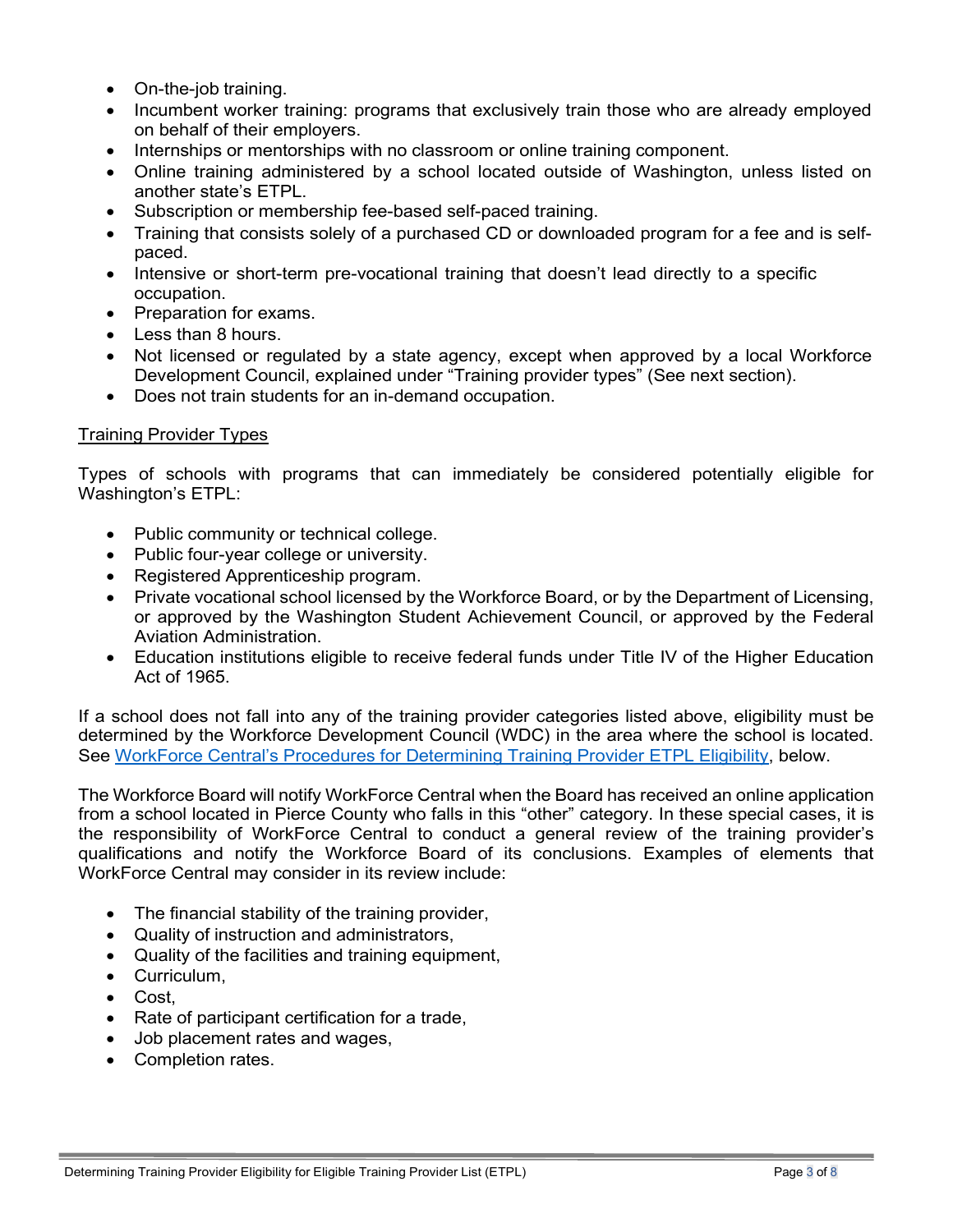## Assurances Form

See [Workforce Innovation and Opportunity Act Title I-B and Washington's Eligible Training Provider](https://www.wtb.wa.gov/wp-content/uploads/2021/06/2021-ETP-State-Policy-final-060221.pdf) List Evaluation [Procedures](https://www.wtb.wa.gov/wp-content/uploads/2021/06/2021-ETP-State-Policy-final-060221.pdf) for more information about training providers' requirements for completing the Workforce Board's Assurances Form.

#### Returning to the ETPL

A program previously on the ETPL will not be treated as new or subject to the initial eligibility application process when re-applying, and instead will be evaluated under the annual renewal policy, including data submission requirements. The classification of a new or returning program will be at the discretion of Workforce Board staff.

#### Approval Process

Workforce Board staff evaluate education programs for performance during an annual review cycle. All programs must meet performance standards each year for completion, employment, and earnings.

**Out of state schools:** The Workforce Board will not accept new applications from training providers whose training facility is located out of state. To be eligible, schools must have a permanent, physical location in Washington.

**Arranging out of state training:** It is the policy of the state to allow an eligible WIOA Title I-B Adult or Dislocated Worker to use an ITA voucher to purchase training services offered by an out-of-state provider if the training program is listed on that state's ETPL and there is agreement between Washington and the respective state regarding ETPL eligibility.

#### Annual Renewal

See [Workforce Innovation and Opportunity Act Title I-B and Washington's Eligible Training Provider](https://www.wtb.wa.gov/wp-content/uploads/2021/06/2021-ETP-State-Policy-final-060221.pdf) List Evaluation [Procedures](https://www.wtb.wa.gov/wp-content/uploads/2021/06/2021-ETP-State-Policy-final-060221.pdf) for more information annual renewal for training programs on Washington's ETPL.

### Annual Evaluation

Registered Apprenticeship programs are automatically eligible once added to the state's ETPL (WIOA Sec. 122(a)(3)) and are not subject to the Workforce Board's annual renewal policies.

To be eligible for inclusion on the state's ETPL, training programs must meet required performance levels (WIOA Sec.122(b)(1)). The data used to evaluate program performance come from state administrative records, (both participant records, and Unemployment Insurance wage records). In some cases, the Workforce Board will accept supplemental data from the training provider.

Performance evaluations are based on the most recent three years of student data that allow sufficient time for data analysis. Since employment and earnings outcomes are measured a year after exit, the most current year's data cannot be used for these measures. During a program's first year evaluation, only completion rate will be evaluated.

The Workforce Board compares a training program's completion rates, along with the employment rates and earnings of recent graduates, with state performance criteria to determine whether a training program meets state required performance levels. The Workforce Board will inform WorkForce Central and the training provider of its determinations. Some smaller training programs may not have the minimum data required for the Workforce Board to evaluate performance. In those cases, the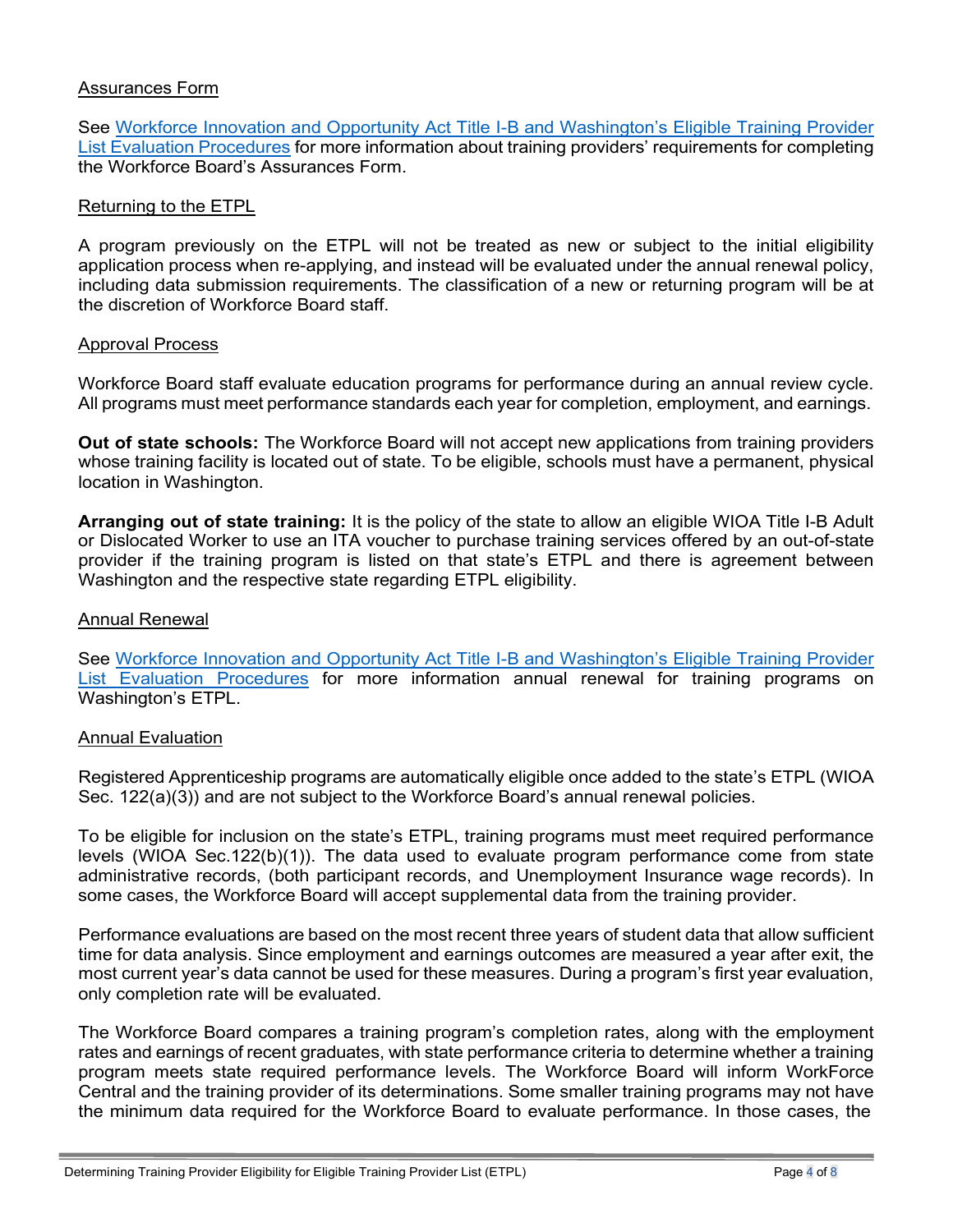Workforce Board will inform the training provider and WorkForce Central that the training program(s) will remain on the ETPL until minimum data is available to conduct the state's performance review.

For a training program to be eligible for renewal on the ETPL, the program's performance must be posted on [www.careerbridge.wa.gov,](http://www.careerbridge.wa.gov/) the state's career and education platform that provides a "consumer report card" for thousands of Washington's postsecondary education programs. The same data restrictions that apply in determining program eligibility, can limit what is posted in the performance results area of Career Bridge. Employment rates typically do not capture selfemployment. But when this data is collected through other methods, such as surveys and direct outreach, it will be included in total employment, whenever possible and applicable.

## Procedures for Denying ETPL Eligibility

The Workforce Board shall deny eligibility if an applicant fails to meet the minimum criteria for eligibility as specified in the state's [Governor's Procedure for Determining Training Program Eligibility, Policy](https://storemultisites.blob.core.windows.net/media/WPC/adm/policy/5611-2.pdf) 5611, [Revision](https://storemultisites.blob.core.windows.net/media/WPC/adm/policy/5611-2.pdf) 2 and accompanying Workforce Innovation and [Opportunity](https://www.wtb.wa.gov/wp-content/uploads/2021/06/2021-ETP-State-Policy-final-060221.pdf) Act Title I-B and Washington's Eligible Training Provider [List Evaluation](https://www.wtb.wa.gov/wp-content/uploads/2021/06/2021-ETP-State-Policy-final-060221.pdf) Procedures and in this policy.

The Workforce Board shall deny eligibility if the applicant fails to provide a complete application, including a signed assurances form.

WorkForce Central shall deny ETPL eligibility if the applicant intentionally supplied inaccurate information and shall deny ETPL eligibility to a provider who has substantially violated any WIOA requirements. Penalties are described in [WIOA Sec.122\(f\)\(1\)\(A\).](https://www.congress.gov/113/bills/hr803/BILLS-113hr803enr.pdf)

After conferring with the Workforce Boards' Private Career School licensing unit, the Workforce Board shall deny ETPL eligibility to any unlicensed private career school required by Washington state law to be licensed.

If a training provider's program is denied ETPL eligibility, Workforce Board staff will inform the provider of the reason(s) for the denial.

## Removal of a Program from the ETPL

• The Workforce Board shall remove a program (or programs) from the ETPL if the provider fails to supply the Workforce Board with available participant data required for the performance review within due dates established by the Workforce Board.

Training providers unwilling to supply required and available participant data shall be informed by the Workforce Board, in writing with 30 days' notice, that their training program(s) will be removed from the state ETPL. Removals for this reason are not subject to formal appeal.

- The Workforce Board shall remove a program if it is determined that the applicant intentionally supplied inaccurate information and shall deny ETPL eligibility to a provider who has substantially violated any WIOA requirements. Training providers shall be informed by the Workforce Board, in writing, that their training program(s) have been removed from the state ETPL. Removal for this reason is not subject to formal appeal.
- The Workforce Board shall remove a program (or programs) from the ETPL if the provider is unwilling to allow program costs, and performance information about student completion rates, employment rates and earnings posted on [www.CareerBridge.wa.gov,](http://www.careerbridge.wa.gov/) the state's career and education platform which provides performance results for thousands of education and training programs. Training providers shall be informed by the Workforce Board, in writing, that their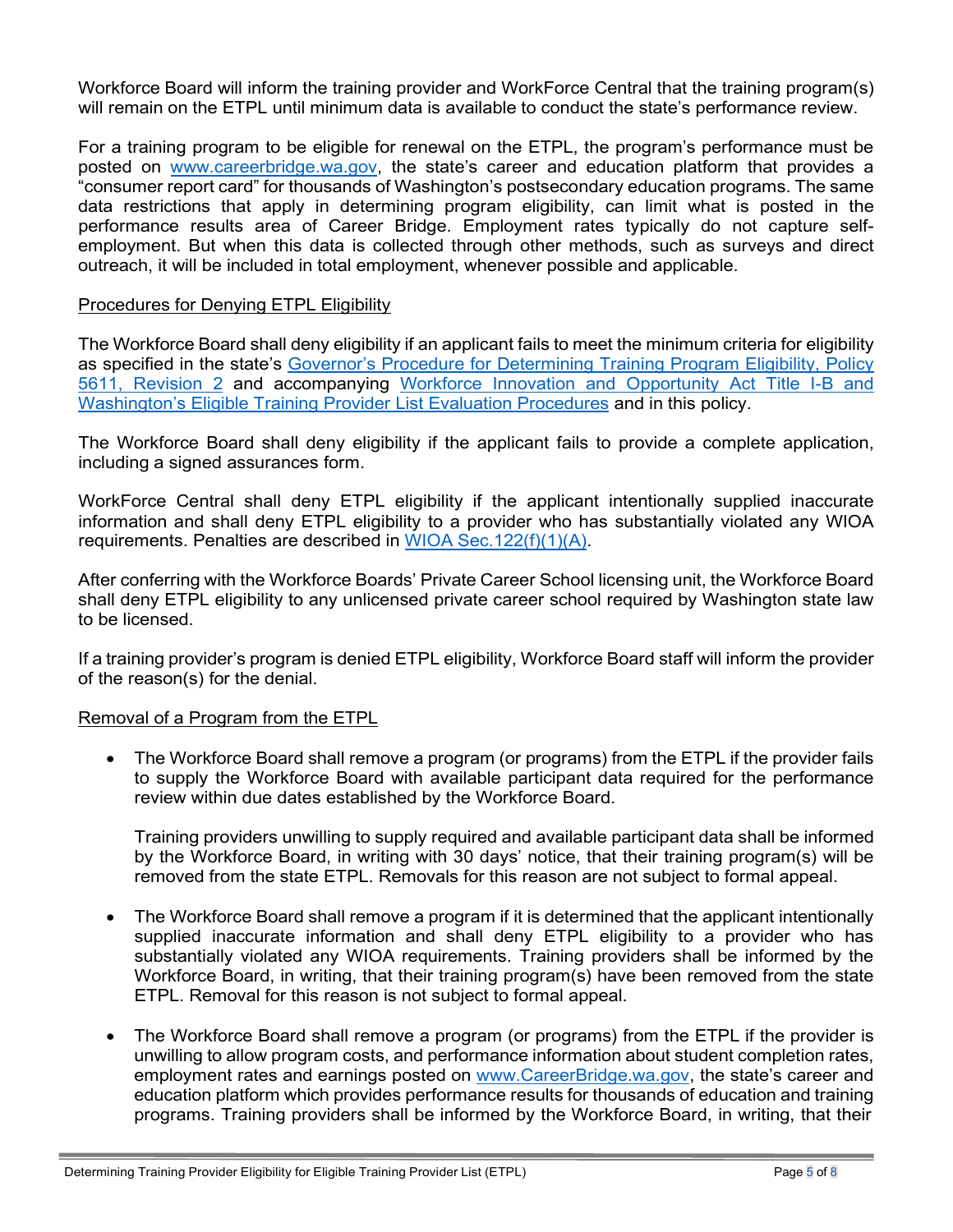<span id="page-5-0"></span>training program(s) have been removed from the state ETPL. Removal for this reason is not subject to formal appeal.

- The Workforce Board shall remove a program (or programs) from the ETPL if the provider is operating in violation of the state's Private Vocational Schools Act or other Washington state laws and regulations. Training providers shall be informed by the Workforce Board, in writing, that their training program(s) have been removed from the state ETPL. Removal for this reason is not subject to appeal.
- If state or local required performance levels are not met, the program shall be removed. At the point when the Workforce Board determines that a program will be removed from the ETPL due to not meeting minimum performance standards, the Workforce Board shall, within 30 calendar days of this decision, inform the provider in writing and include the reason(s) for the removal and complete information on the appeals process, if applicable. For Pierce County training providers, the Workforce Board must send a copy of this notice to WorkForce Central.

Programs deemed ineligible will remain on the ETPL for at least 30 calendar days before they are removed, if subject to a formal appeal. If a training provider chooses to appeal, a training program that is subject to removal shall remain on the state ETPL until the appeal is concluded.

When a training program is removed from the state ETPL, individuals currently enrolled in WIOA Title I programs and receiving support of an Individual Training Program (ITA) may choose to complete their training as outlined in their WIOA Individual Employment Plan.

# <span id="page-5-1"></span>**WorkForce Central's Procedures for Determining Training Provider ETPL Eligibility**

If a training organization located in Pierce County does not meet one of the qualifying training categories [s](#page-2-0)[tated above,](#page-2-1) the Workforce Board will notify WorkForce Central of the school's ETPL application. WorkForce Central is then responsible for conducting a general review of the training provider's qualifications and to notify the Workforce Board of its conclusions.

WorkForce Central will initiate this review by using [WorkForce](https://workforce-central.org/wp-content/uploads/2021/08/wfc-etpl-training-provider-eligibility-questionnaire.pdf) Central's Training Provider [Questionnaire](https://workforce-central.org/wp-content/uploads/2021/08/wfc-etpl-training-provider-eligibility-questionnaire.pdf) which will request the following performance standards about the training provider and the training program:

- Financial stability,
- Prior inclusion on the ETPL, if applicable,
- Training program objectives, skills learned, and curriculum,
- Credentials earned,
- Cost.
- Completion rates and/or rate of participant certification for a trade,
- Job placement rates and wages
- Quality of instruction and administrators, and
- Quality of the facilities and training equipment.

WorkForce Central will work with the applying training provider in the collection of this data and provide the training provider a date by which the information is due to WorkForce Central. WorkForce Central shall then review the information supplied by the school and conclude whether the performance criteria in WIOA Sec. 122(b) was met or not met.

WorkForce Central will provide written notification to the Workforce Board reporting approval or disapproval of the training provider's initial eligibility for inclusion on the ETPL, and reasons for the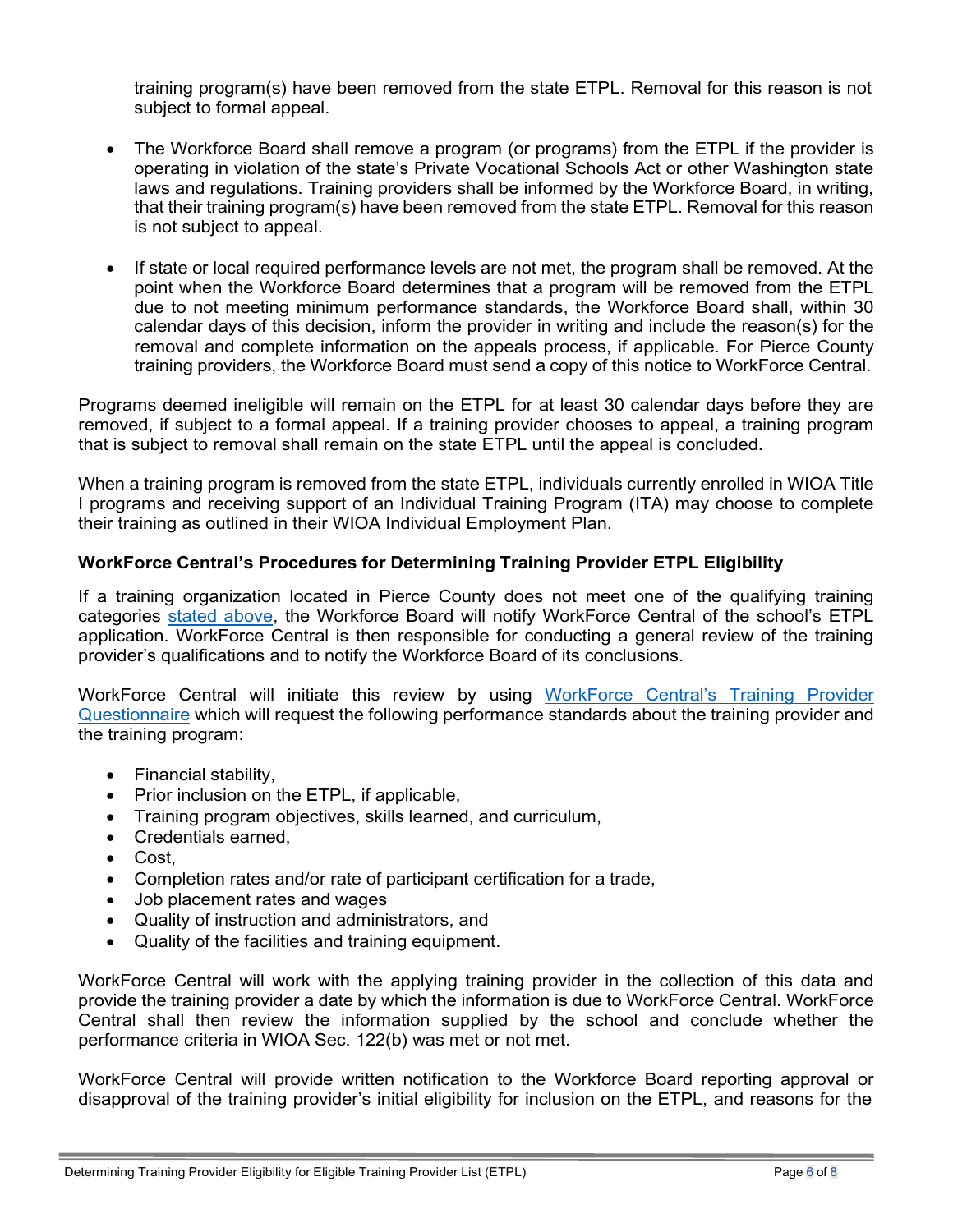decision. The Workforce Board will not process the training provider's ETPL application until it receives this notification from WorkForce Central.

### Appeals to WorkForce Central

If WorkForce Central determined the training provider did not meet required performance criteria and denies the applicant's eligibility for the ETPL, the training provider may appeal WorkForce Central's decision by submitting a written appeal to WorkForce Central at [procurement@workforce-central.org.](mailto:procurement@workforce-central.org) Appeals must be in writing and received by WorkForce Central within seven (7) calendar days of the decision by WorkForce Central.

The appeal must contain a complete statement describing the specific criteria for the basis of the appeal, and include the name, address, email, and telephone number of the person submitting the appeal. Only appeals setting out an issue of fact concerning a matter of bias, discrimination, conflict of interests, or non-compliance with the procedures described in this policy shall be considered. Appeals not based on procedural matters will not be considered. Appeals challenging or questioning the evaluator's professional judgement or WorkForce Central's requirements will be rejected.

WorkForce Central will review all timely appeals before issuing a final determination. WorkForce Central will consider all facts available and issue a decision within ten (10) working days of receipt of the appeal, unless additional time is required, in which case the appealing party will be notified accordingly.

## Appeals to the Workforce Board

This process applies to a provider whose appeal was directly referred to the Workforce Board by WorkForce Central and to a provider who has exhausted WorkForce Central's appeal process and is dissatisfied with WorkForce Central's final decision.

A provider wishing to appeal to the Workforce Board must submit a written appeal request to the Workforce Board within 30 calendar days from when the denial or removal notice by the Workforce Board was issued, or in cases where the denial originated with WorkForce Central, within 30 calendar days of the issuance WorkForce Central of its final decision on an appeal. The request for appeal must be in writing and include a statement of the desire to appeal, specification of the program in question, the reason for the appeal, and the signature of the appropriate training provider official.

The Workforce Board must conduct a review within 30 calendar days from the date of receipt of the review request. The Workforce Board will determine:

- 1. Whether WorkForce Central followed its appeal procedure; and
- 2. Whether WorkForce Central's decision was reasonable, fair, and in keeping with the intent of WIOA.

In appeal cases where the training program met state required performance levels but did not meet the WorkForce Central's performance standards, the Workforce Board will establish whether WorkForce Central correctly followed its local performance procedures including, where applicable, its procedures for reviewing and accepting supplemental data provided by the appealing training provider. The decision rendered by the Workforce Board, on behalf of the Governor, shall be final.